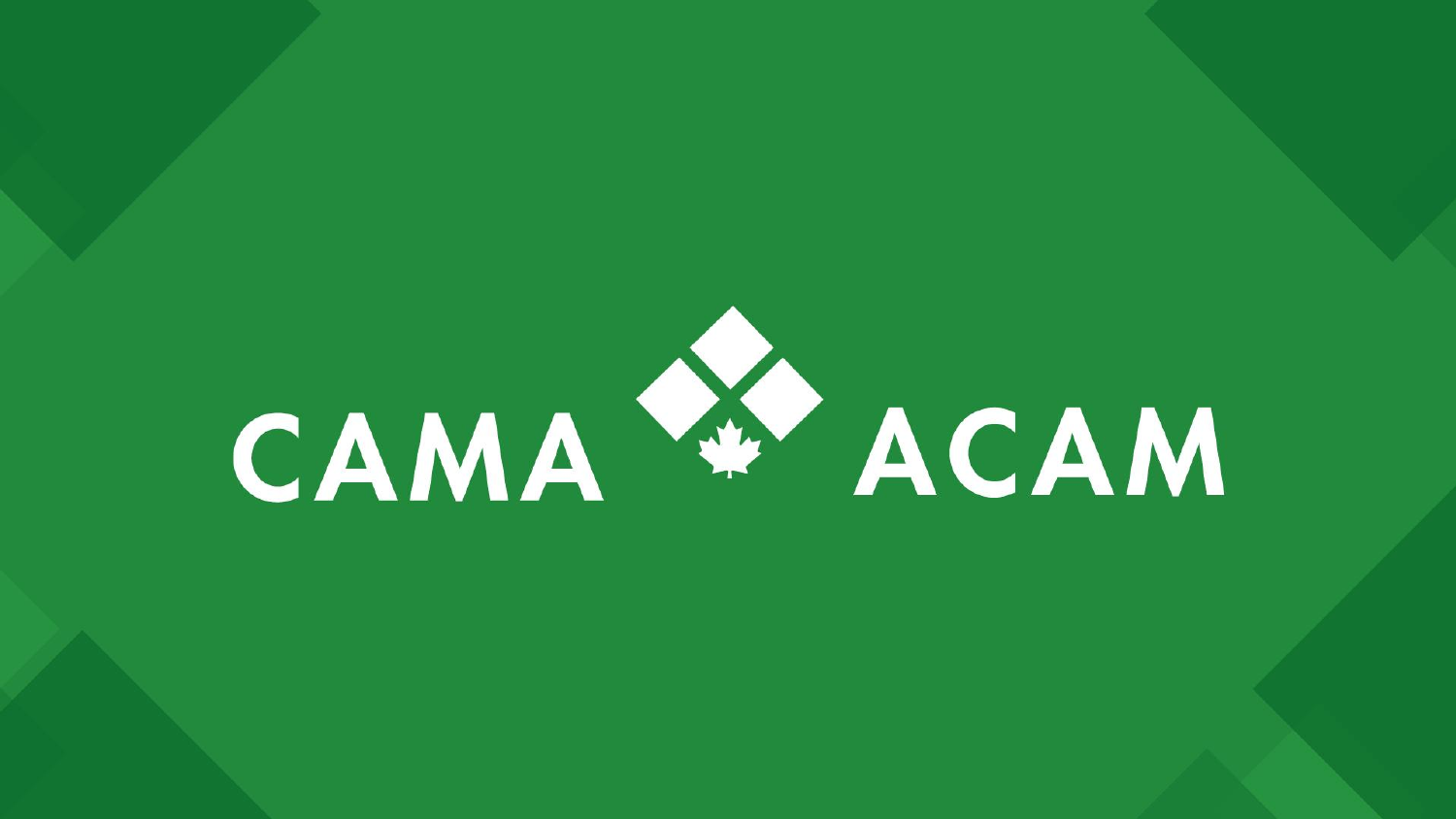

## CAMA'S NEXT GENERATION PROJECT

- A number of trends emerging that could impact local government in the future.
- A unique opportunity to attract and retain talented people.
- A demographic shift happening in CAMA's membership.



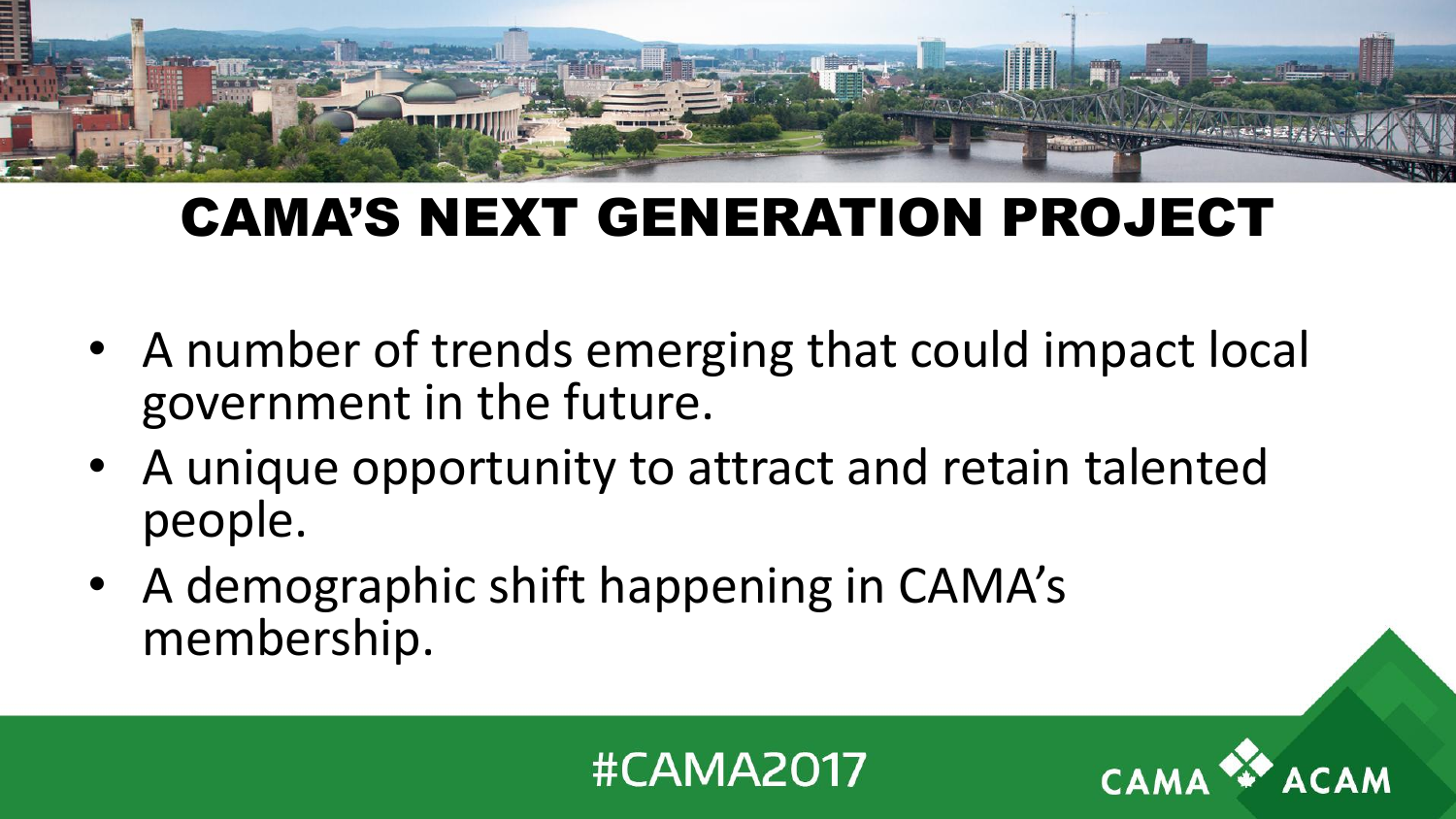

### CAMA'S NEXT GENERATION PROJECT

- To provide information to the next generation of CAMA members that will benefit them in their careers.
- To provide an opportunity for our more experienced CAMA members to give back to the profession.



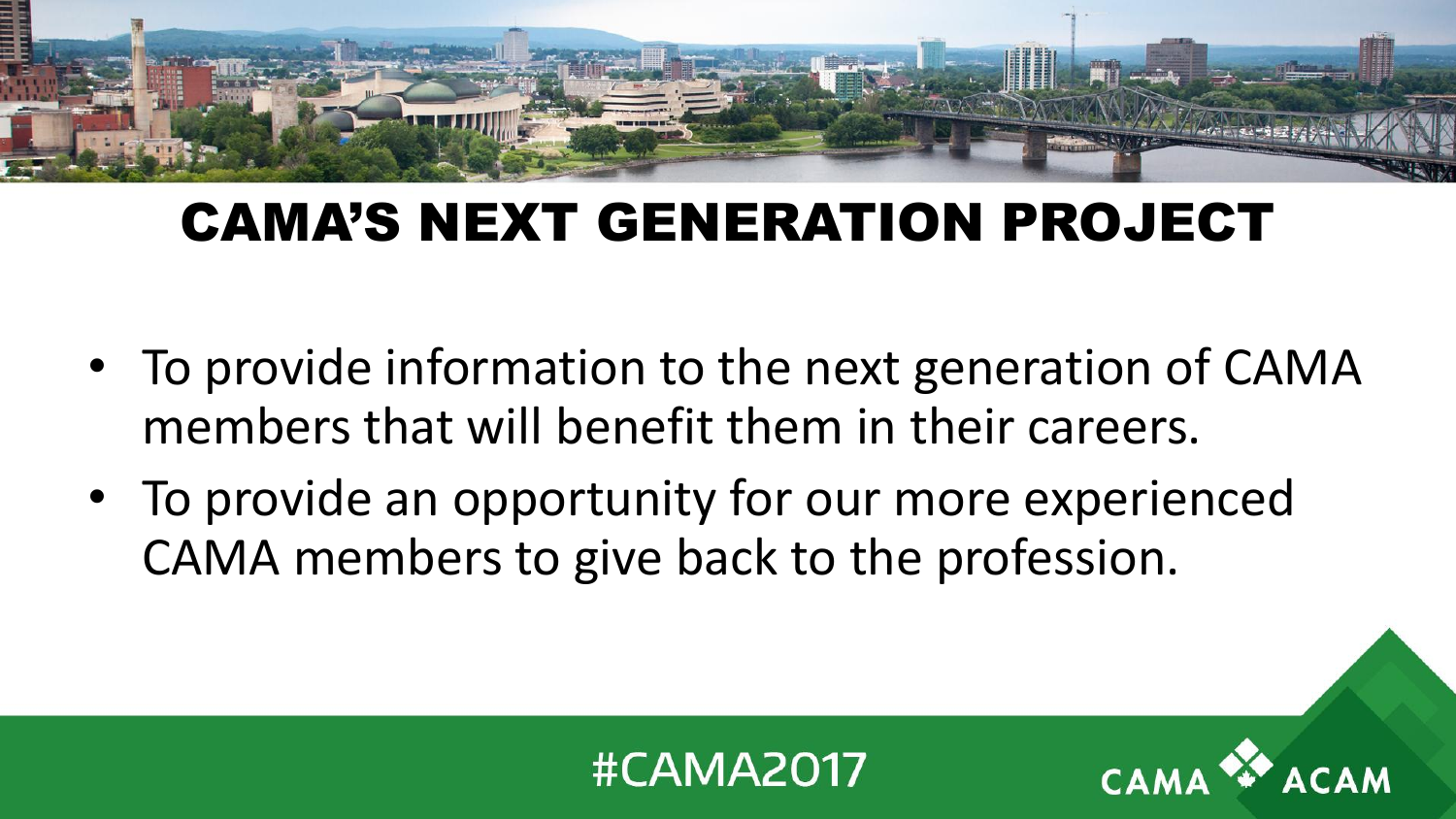

# **"What Advice Would You Give to the Next Generation of Municipal Leaders?"**

- Accomplishments
- Challenges faced
- Most important lessons learned
- Key competencies and skill sets required now and in the future to be great leaders.



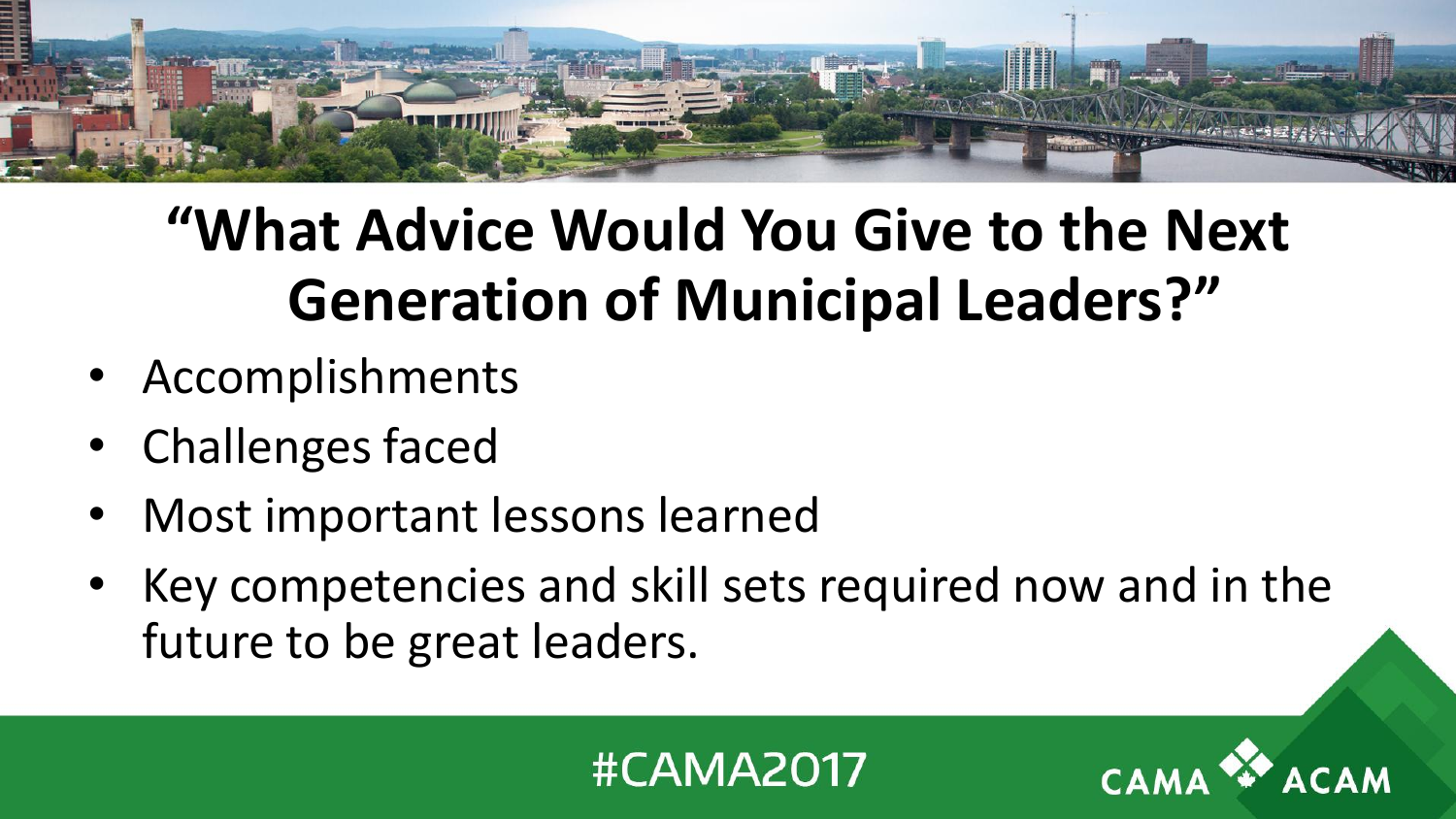

#### **THANK YOU TO THE PARTICIPANTS**

- Mike Pinsent, Town of Grand Falls Windsor NL Representing Atlantic Canada
- Chris MacPherson, City of Fredericton, NB Representing Atlantic Canada
- Duncan Campbell, Retired Bilingual and represents Quebec and a smaller community
- Janice Baker, City of Mississauga, ON Gender, Central Canada
- Glen Davies, Town of Gravenhurst, ON Central Canada
- Jim Toye, City of Prince Albert, SK Western Canada
- Robert Cotterill, City of Spruce Grove, AB Western Canada and Initiated the project idea
- Rhonda Stewart, Town of Virden, MB Gender, Western Canada, small municipality.
- Gail Stephens, Retired CAO



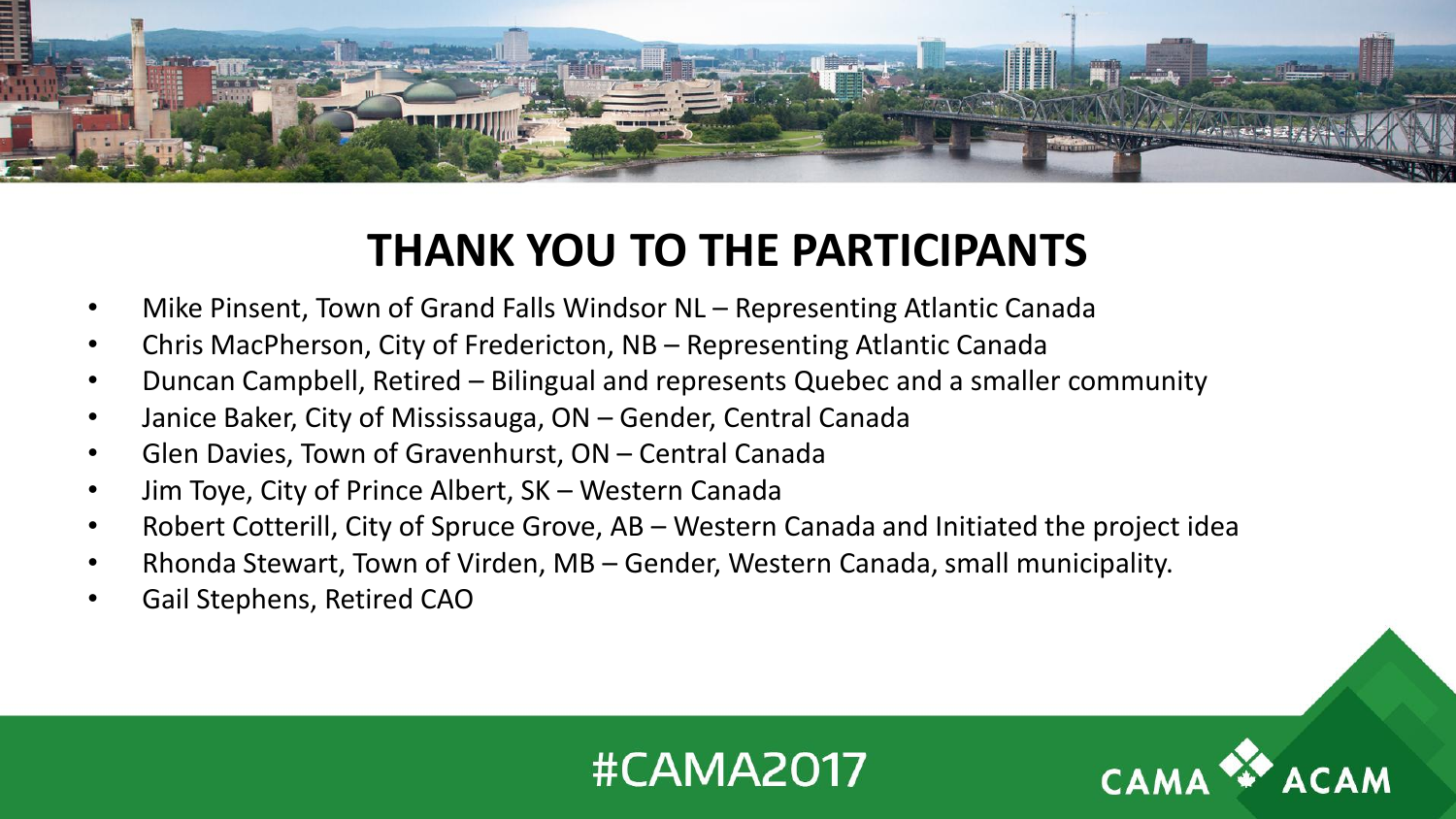

# **TARGET AUDIENCES**

- Next generation of CAMA members (current members).
- CAMA members at different stages of their career.
- Students considering a career in local government.
- Potential future CAMA members.

**#CAMA2017**